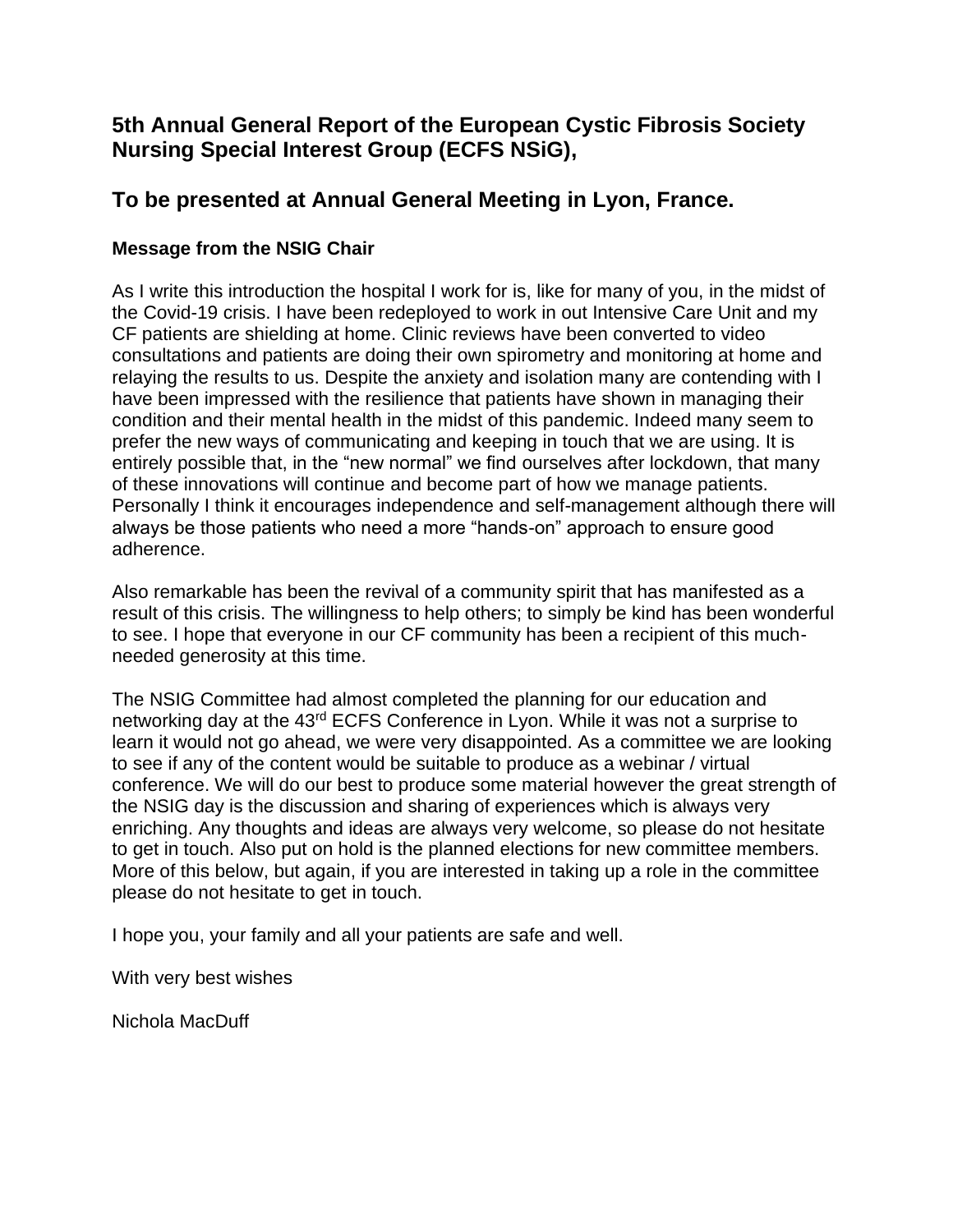## **2019 conference Liverpool. UK.**

The NSIG conference in Liverpool was well attended with over 100 nurses coming together to learn and network together. We had some interesting talks and discussion on a variety of topics including a debate on whether CFTR modulators can be continued during pregnancy. We had our first ever "Innovation of the year" presentations with some very interesting ideas. Harbinder Sunsoa (left) was voted as the very worthy winner.



We also had some wonderful national presentations by specialist nurses from The Netherlands; Portugal and Belgium

#### **Website development and update**

All of the presentations from the last 5 conferences can be found on our updated NSIG web pages on the ECFS website and we would encourage members to access this resource. Please also take the time to read the newsletter - the plan is to produce these twice yearly to keep members up to date. Contributions to the newsletter are very welcome – please do so by emailing any member of the committee with your suggestions.

## **ECFS Membership and costs**

## **Funds**

The NSIG have a pot of money that we spend each year on supporting members to get to the conference (the travel award) as well as promoting innovation. New in Lyon was